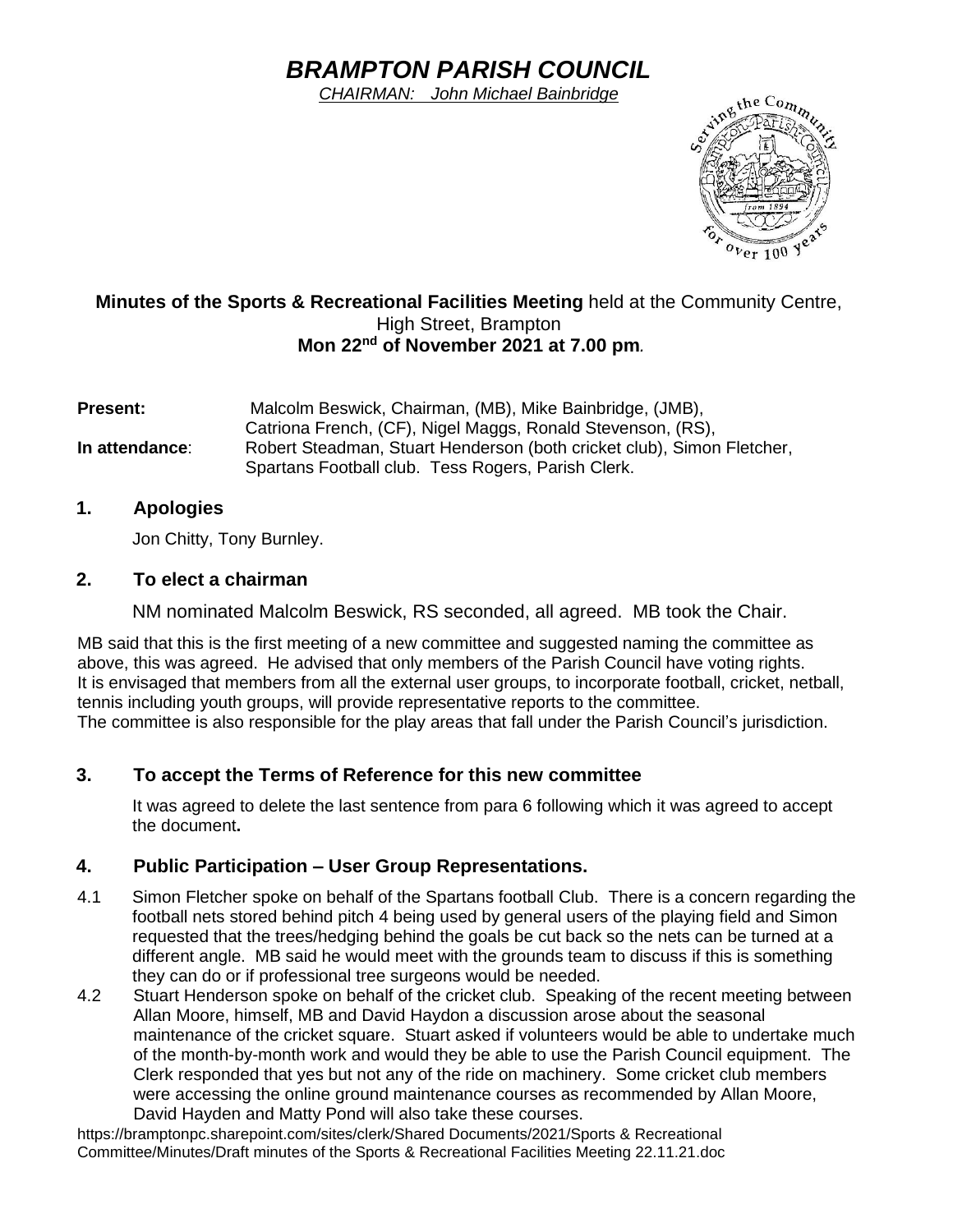Concern was also noted regarding the state of the bowlers run up areas, both side of the cricket square. MB hoped this problem would be much reduced in the 2022 football season as the youth teams will be playing on the pitch at the Lady Olivia Centre.

# **5. Lady Olivia Centre; Sports Facilities, Grounds Maintenance**

Sports Facilities

JMB explained that the Parish Council had made representation to Campbell Buchanan and Huntingdon District Council to speed up the take over of the Green Space, in particular the play area. MUGA and Tennis Courts

5.2 Grounds Maintenance.

It is unknown what condition the football pitch will be in. MB said the Football Association will give a grant to the upkeep of the pitch providing it meets their criteria. There may be sufficient space for a junior cricket pitch.

#### **6. Memorial Centre Playing Fields including maintenance to Cricket Square and Football Pitches to include:**

- **6.1.** To decide to purchase the Ram required for lowering the floodlights for maintenance work etc. The purchase price is circa £1000.00 plus £800.00 for the training on its' use. It was agreed to go ahead with this.
- **6.2.** To decide on when the remaining CCTV camera should be placed on the floodlight pole, either later in November/early December or early January (this dependent on the decision made at i above.

This will happen in January.

- **6.3.** Update from meeting held on 10<sup>th</sup> November to discuss the cricket square maintenance to include to consider training for grounds men.
- 6.3.1 See 4.2 above. It was agreed to formulate a maintenance plan. At the meeting it was said that the cricket square required 3-man hours a day to keep it in a good condition (this needn't be 3 hours each day but as an average across each week).
- 6.3.2 Further equipment may need to be purchased to maintain this regime. It is known that a roller is required and prices for both new and second hand will be investigated to incorporate the cost into the Parish Council's 22/23 budget requirements.
- 6.3.3 It was suggested that a container be purchased to store the cricket grounds maintenance equipment as it is likely it will be needed at the weekends when the Parish Grounds men are not working therefore access to the work shed unavailable.
- 6.3.4 There is a water tap stop cock buried in the ground near the cricket square. An investigation into whether this can now be accessed will be carried out.
- 6.3.5 Warning signs advising of danger due to fast, airborne cricket balls will be investigated.
- 6.3.6 At the next full Parish Council meeting MB will ask for permission to allow volunteers to carry out maintenance work on the square.
- **6.4.** To consider further maintenance to the boundary of the playing field with Garner Close, to fence or plant additional shrubbery.

The grounds men have cut back the dead foliage, ivy and overhanging trees in order to identify what is left. A discussion was held to decide on what now to place along the boundary line. Either paladin fencing with hedging in front or just hedging. It was mentioned that, from a football viewpoint, any prickly hedging wouldn't be ideal. The residents of Garner Close should be consulted on their preference. Further consideration will be given to this before a final decision is made.

7. To approve/or not, the biodiversity scheme in regard to the Men's shed project (hedge along the Thrapston Road boundary). Peter Menczer, of the village hub, had submitted his draft proposal to be made to the planning authority. Within the proposal he said that the hedge partially bordering the carpark and Thrapston Road (between the oak tree and the rubbish bin in the corner of the field nearest The

https://bramptonpc.sharepoint.com/sites/clerk/Shared Documents/2021/Sports & Recreational Committee/Minutes/Draft minutes of the Sports & Recreational Facilities Meeting 22.11.21.doc